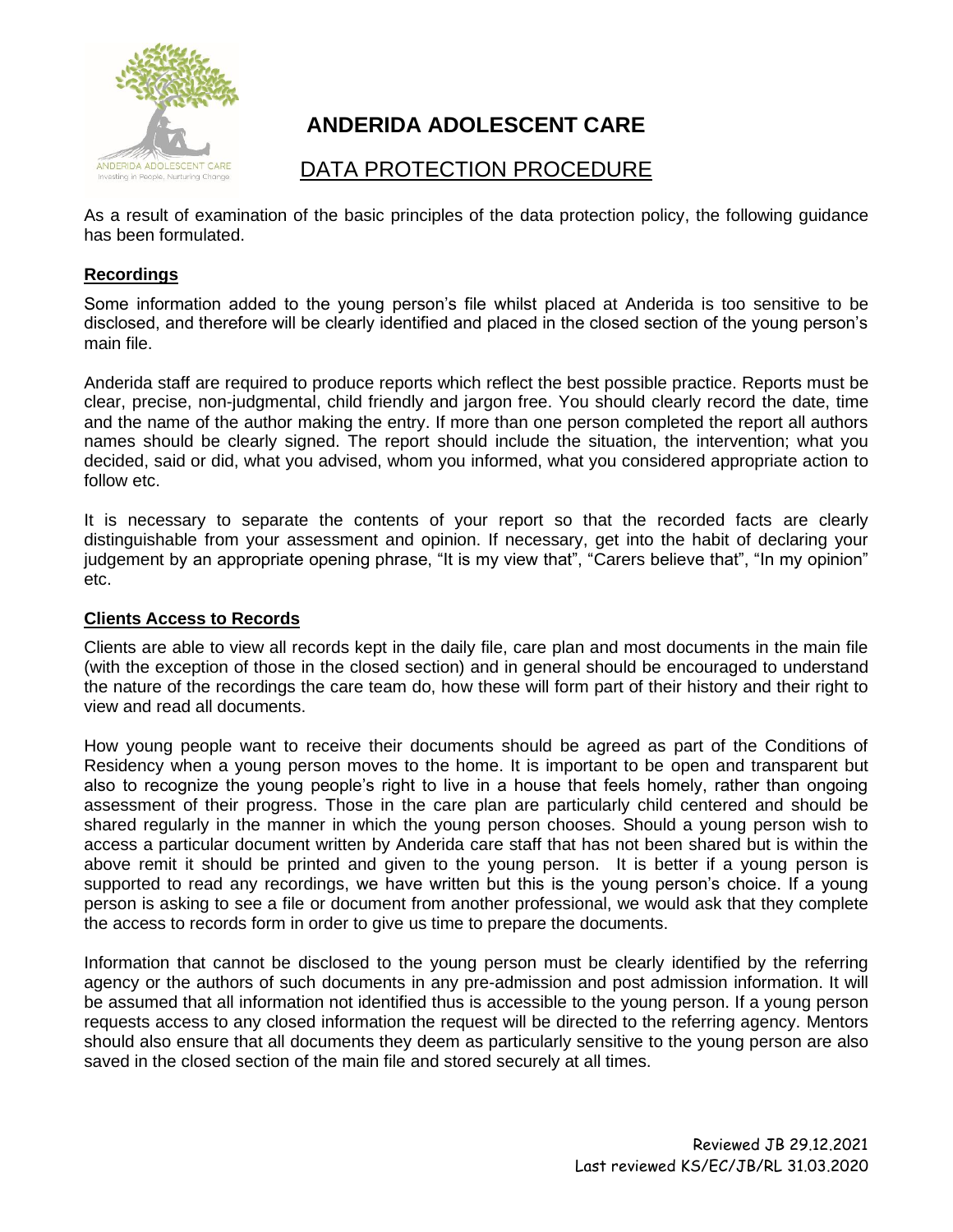It is part of your duty as a care worker to ensure that each client is aware of their rights to access and to arrange for them to see their file if they so wish. In these circumstances the request must be put in writing by the young person 24 hours prior to obtaining their file. Anderida provides a brief form on which a client may apply to see their file. Managers/senior staff will remove the contents of the closed file in these situations.

Should a significant other/professional who is not part of the Local Authority referring team request written documents they must do so in writing. In order for the document to be shared Anderida would assess 'the need to know' and give their permission based on this assessment. Permission would be given by Managers only and done so where required in consultation with the Local Authority and where appropriate the client. The clients have a right to share documents they have requested with significant others/professionals however they should be encouraged to think seriously about sharing any information and supported to make a good decision in advance of passing on their personal reports.

Where staff are concerned that the young person will cause damage to their file, staff may give recordings in ten sheet sections rather than whole files. Damage to recordings is considered criminal damage, however most recordings will also be held electronically to minimise the loss of data.

Those who may be shown contentious or upsetting material should be offered formal counselling and support after access has been granted.

Data is shared on a need to know basis in line with our safeguarding, disciplinary and whistleblowing procedure. If in doubt about any aspect of data protection it is far safer to ask a senior member of the staff team.

#### **Storage of written records**

Confidential files are kept within locked cabinets in the home/head office. Digital recordings are protected by complex passwords held in a locked cabinet at head office. The requirements of the Data Protection Act regarding accurate recording are met in this way.

## **Storage of DBS**

DBS numbers/details are held digitally on the company server and can only be accessed by the admin team and Directors of the organisation.

#### **Length of keeping staff records/disciplinary records**

To be held on file for a maximum of six years once a member of staff has left employment with Anderida.

#### **Length of keeping young people's records**

Seventy-five years from the date of the young person's birth or if a child dies before reaching their 18<sup>th</sup> birthday for a period of 15 years from the date of death. These are backed up on a hard drive and held on a spate digital key.

#### **Length of Schedule 4 records**

Records must be kept for 15 years from the last date of entry

#### **Staff access to their personnel files/records**

Any request needs to be put in writing, clearly stating the reasons for wanting to access files / records.